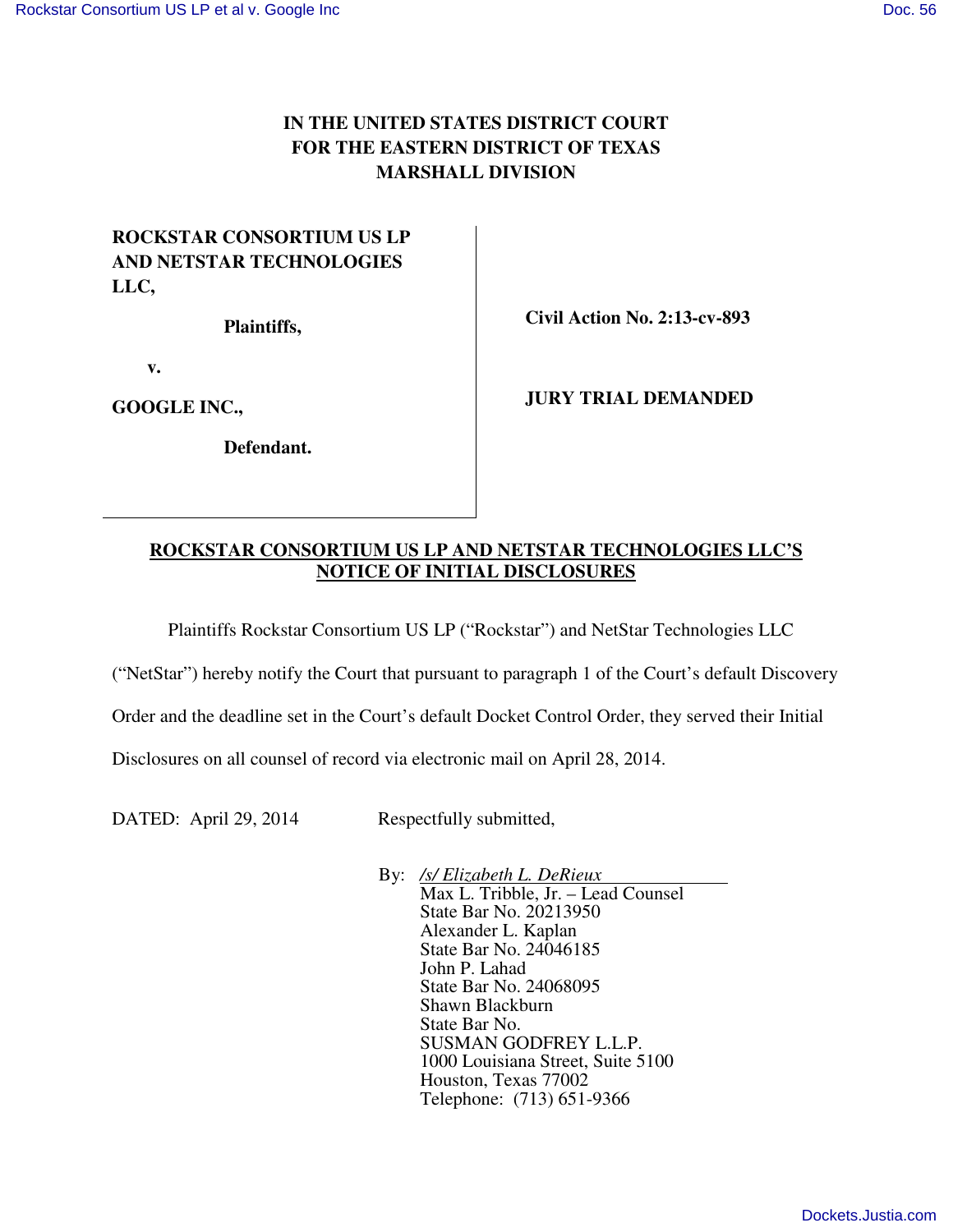Facsimile: (713) 654-6666 mtribble@susmangodfrey.com akaplan@susmangodfrey.com jlahad@susmangodfrey.com sblackburn@susmangodfrey.com

Justin A. Nelson, State Bar No. 24034766 Parker C. Folse, III, WA State Bar No. 24895 SUSMAN GODFREY L.L.P. 1201 Third Ave, Suite 3800 Seattle, Washington 98101 Telephone: (206) 516-3880 Facsimile: (206) 516-3883 jnelson@susmangodfrey.com pfolse@susmangodfrey.com

T. John Ward, Jr., State Bar No. 00794818 Claire Abernathy Henry, State Bar No. 24053063 WARD & SMITH LAW FIRM P.O. Box 1231 Longview, TX 75606-1231 Telephone: (903) 757-6400 Facsimile: (903) 757-2323 jw@wsfirm.com claire@wsfirm.com

S. Calvin Capshaw State Bar No. 03783900 Email: ccapshaw@capshawlaw.com Elizabeth L. DeRieux State Bar No. 05770585 Email: ederieux@capshawlaw.com D. Jeffrey Rambin State Bar No. 00791478 Email: jrambin@capshawlaw.com CAPSHAW DERIEUX, LLP 114 E. Commerce Ave. Gladewater, Texas 75647 Telephone: 903-236-9800 Facsimile: 903-236-8787

### *Attorneys for Rockstar Consortium US LP and NetStar Technologies LLC*